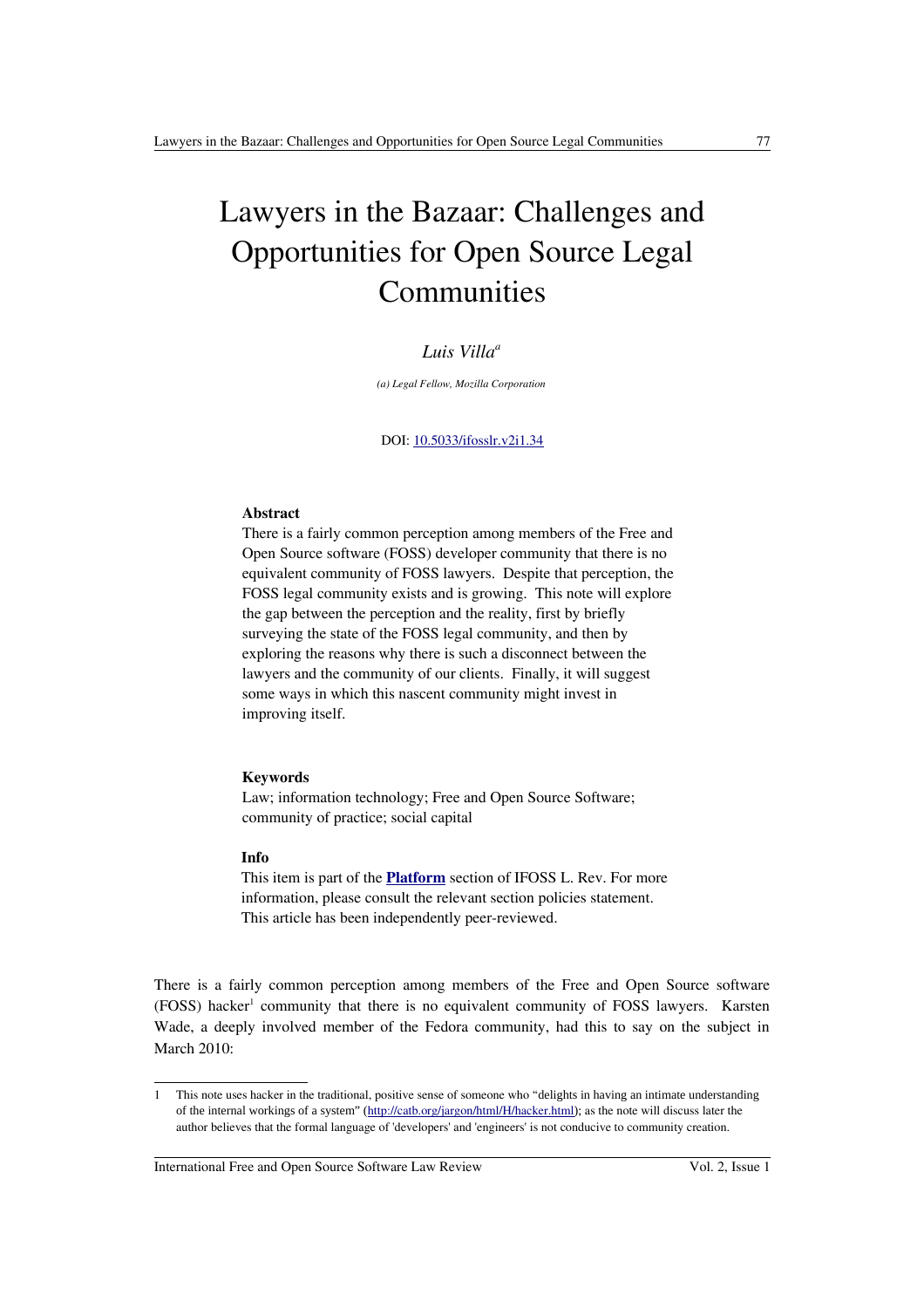*"During Richard Fontana's talk at SCALE, I heard a clear need for a community of practice for the FLOSS legal community..."*[2](#page-1-0)

Wade saw a need for a community that in fact already exists, and is growing. This note will explore the gap between the perception and the reality, first by briefly surveying the state of the FOSS legal community, then by exploring the reasons why there is such a disconnect between the lawyers and the community of our clients, and finally suggesting some ways in which the community might invest in improving itself.

## **The State of the Community**

There are a multitude of formal definitions of community. Etienne Wenger provides the following useful one:

> *"Communities of practice are groups of people who share a concern or a passion for something they do and learn how to do it better as they interact regularly."[3](#page-1-1)*

This definition specifically focuses on what Karsten Wade (in the previous quote) and Wenger (in his research) refer to as 'communities of practice' – communities which are formed around skills, rather than more traditional community focuses like a neighbourhood, religion, or political affiliation. The FOSS developer community is a common example of a modern 'community of practice.' The heart of this author's personal, less formal test for community is 'can the members of a group with shared interests call on each other for help when needed?' In both these formal and informal ways, there is definitely a growing FOSS legal community.

First, over the past decade, the progress of FOSS has created a group of legal experts who have a shared interest in understanding and engaging with communities of FOSS hackers. This is a diverse group with diverse motivations,<sup>[4](#page-1-2)</sup> including partners at high-profile law firms, counsel at FOSS-using companies, individual practitioners with FOSS clients, and other interested groups like the Open Invention Network (OIN) and the Software Freedom Law Center (SFLC). Over time, a variety of events, most notably the eighteen month General Public License revision process,<sup>[5](#page-1-3)</sup> have also started building regular lines of communications among these people. The combination of these two trends – increased concern and increased interaction – have resulted in a true community of practice by Wenger's definition. This community has also passed my personal, informal test – when the author's employer (Mozilla) started a process to review its own license, he

<span id="page-1-0"></span><sup>2</sup> Karsten Wade, email to Fedora Legal List, Mar. 10, 2010, available at <http://lists.fedoraproject.org/pipermail/legal/2010-March/001179.html>

<span id="page-1-1"></span><sup>3</sup> Wenger, Etienne 'Communities of Practice: A Brief Introduction', [http://www.ewenger.com/theory/,](http://www.ewenger.com/theory/) via 'The Open Source Way', [http://theopensourceway.org/book/single-page/index.html#The\\_Open\\_Source\\_Way-](http://theopensourceway.org/book/single-page/index.html#The_Open_Source_Way-Communities_of_Practice-What_is_a_Community_of_Practice)Communities of Practice-What is a Community of Practice

<span id="page-1-2"></span><sup>4</sup> Diversity of motivation is typical of functional communities; for some discussion of this issue, see Benkler, Yochai (2002) 'Coase's Penguin, or, Linux And The Nature of the Firm', 112 YALE L.J. 369; also available at [http://www.yalelawjournal.org/the-yale-law-journal/content-pages/coase's-penguin,-or,-linux-and-the-nature](http://www.yalelawjournal.org/the-yale-law-journal/content-pages/coase)[of-the-firm/](http://www.yalelawjournal.org/the-yale-law-journal/content-pages/coase)

<span id="page-1-3"></span><sup>5</sup> For background on the process, see 'GPL3 Process Definition', available at http://gplv3.fsf.org/gpl3 process.pdf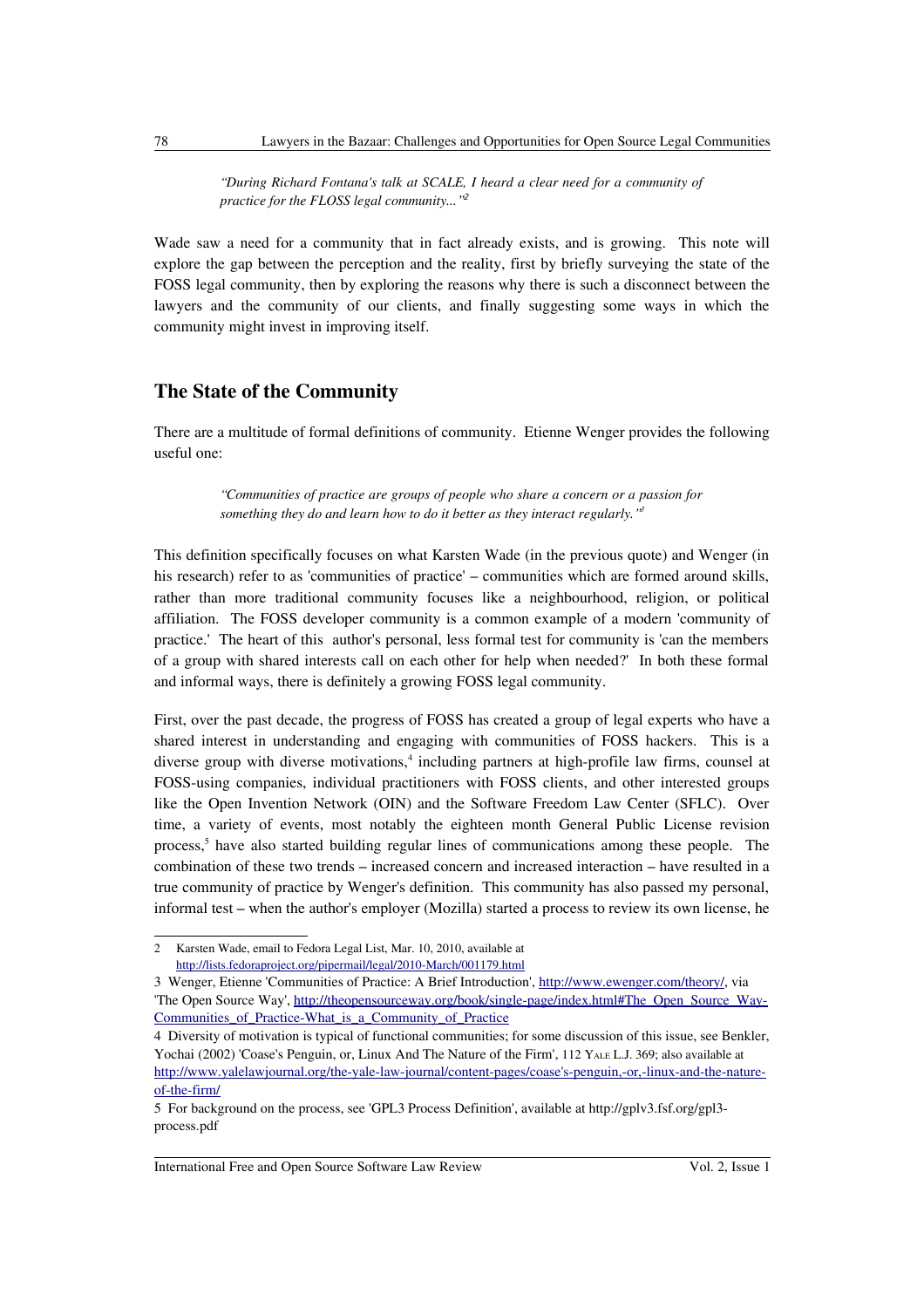was aware of at least a half-dozen people who he knew would answer his call for help. This informal community was very helpful in laying the early groundwork for the Mozilla Public License (MPL) process, and has continued to be helpful as the process has continued.

While the community clearly exists, it is still small and largely informal, largely lacking the sophisticated infrastructure that hackers have come to associate with mature, functional communities. As a result, the community is largely invisible to hackers. For example, hackers look for mailing lists<sup>[6](#page-2-0)</sup> and mini-conferences as signs of community because regular communication is critical (though insufficient) to forming real community. There are now several mailing lists where FOSS lawyers discuss topics of interest. Two such groups – the older Open Bar<sup>[7](#page-2-1)</sup> and the newer Free Software Foundation Europe's (FSFE) Freedom Task Force European Legal Network $8 8 -$  have public web presences, but most of them are effectively private  $-$  making it difficult for hackers to recognize that such communication is taking place. Similarly, several organizations, like SFLC, OIN, the Open Source Initiative (OSI), and the Linux Foundation (TLF), have started hosting legal mini-conferences, like OSI's recent event,<sup>[9](#page-2-3)</sup> SFLC's series of events in support of GPL v3, and the annual FSFE European Legal Network Conference. As any hacker who has been part of a large community will tell you, such face-to-face conferences are critical for building strong ties – in fact, for hackers, attending such a conference is often a critical step in turning occasional participants into vigorous community members. The existence of this communications infrastructure is a positive sign for the community.

While the community has made some progress in building infrastructure, and therefore visibility, some other structural features that hackers look for in a functional community are still invisibleeither missing or, in some cases, private. Most notably, when hackers look to see if a community is healthy and vibrant, they look to see signs that the community is engaging in an ongoing, tangible project; the community's success in building the project is often seen as a proxy for the health of the community.<sup>[10](#page-2-4)</sup> While several FOSS lawyers (most notably those in OIN) are engaged in ongoing projects that might satisfy this role, the specialist nature of the projects may make them fairly opaque to non-lawyers. These ongoing public projects are almost necessarily rare, since most legal projects are one-time events, and many others are private (like most GNU General Public License (GPL) compliance negotiations, or many of the documents produced by the European Legal Network). Because of this they cannot leave the tangible, public artefacts that code-centric communities recognise as signs of success. In addition, because these interactions tend to take place within specific communities, rather than involving multiple FOSS communities at the same time, they may not have a broad impact on community perception.

Relatedly, another sign of maturity that FOSS hackers look for is collaboration with other projects. This signals that others have found that community to be useful and/or easy to work with. The

<span id="page-2-0"></span><sup>6</sup> See, e.g., 'The Open Source Way', Sec. 3.2.1.1 "Set up a mailing list first" available at

<span id="page-2-1"></span>[http://theopensourceway.org/wiki/How\\_to\\_loosely\\_organize\\_a\\_community#Set\\_up\\_a\\_mailing\\_list\\_first.](http://theopensourceway.org/wiki/How_to_loosely_organize_a_community#Set_up_a_mailing_list_first) 7 Open Bar, web site at <http://www.open-bar.org/>

<span id="page-2-2"></span><sup>8</sup> Freedom Task Force, web site at <http://www.fsfe.org/projects/ftf/index.en.html>

<span id="page-2-3"></span><sup>9</sup> Radcliffe, Mark, 'February 10 FOSS Legal Strategy Session Silicon Valley: Success!' available at <http://lawandlifesiliconvalley.com/blog/?p=421>

<span id="page-2-4"></span><sup>10</sup> Traditionally journals like this one serve a similar signaling functions in the legal community by conveying to other lawyers that a sub-specialty has reached a critical, self-sustaining mass and a sense of self-identification. It will be interesting to see if this journal performs a similar signaling function to the hacker community.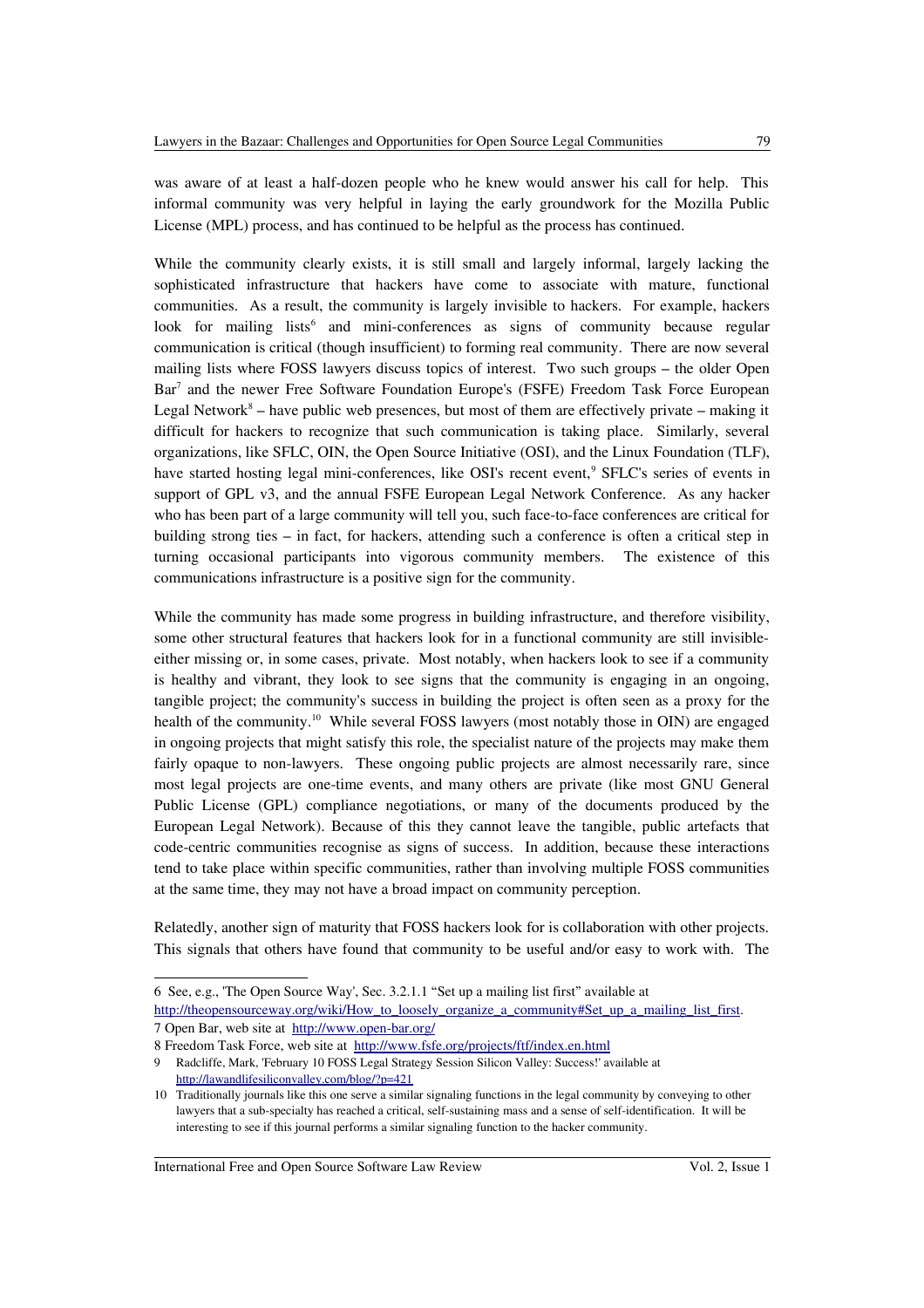most efficient way to do this is to provide something that is useful to many projects at once; for example, the Linux kernel and GNU compiler are viewed as successful and mature in part because the software they provide underpins so many other projects. The FOSS legal community is not without examples of this – the GPL, for example, is used by many projects, and the SFLC's Conservancy<sup>[11](#page-3-0)</sup> is becoming more widely known as a good example of the kinds of useful infrastructure that lawyers can provide to developers. But these examples are rare, and that rarity contributes to the visibility and awareness problem that faces the FOSS legal community.

## **Legal Culture and the Bazaar**

The lack of community infrastructure and recognition described in the previous section is in large part caused by the short time that lawyers have been involved in FOSS. These things don't come overnight, even to the most 'natural' communities. But it is also worth examining the structural and cultural barriers which have helped make it hard for lawyers to participate in the open source 'bazaar.'

Before focusing on lawyers in particular, it is worth reviewing the concept of the bazaar. In Eric Raymond's seminal 'The Cathedral and the Bazaar',<sup>[12](#page-3-1)</sup> he argues that pre-open source development was focused on a model of development that resembled that of the cathedral-builders, where only certain participants were allowed to contribute, and then only in a very structured, hierarchical fashion. In contrast, he observes that most open source projects are more like a bazaar – "a great babbling bazaar of differing agendas and approaches" where anyone who wants to can set up a 'stall' and eagerly exchange knowledge, skills, and content. While this 'bazaar' model is certainly not perfect,<sup>[13](#page-3-2)</sup> it has proven quite robust and is the dominant organisational model for most open source projects. In contrast, legal practice has traditionally been very 'cathedral'-like, and this culture will put some barriers between lawyers and open source clients.

The first example of problematic legal culture is the common practice of the billable hour. The billable hour encourages us to be very sceptical of any work which is "inefficient" or which doesn't give an immediate pay-off. Unfortunately, much of the work necessary to build social capital in a community falls into one or both of these categories. For example, educating others to do common tasks is one of the things that healthy communities of practice do well. This process is costly in the beginning (because work is done by less efficient workers, and the expert's teaching time is time not directly applied to the problem at hand) but has long-term pay-offs as the community of skilled individuals grows, allowing experts to focus more exclusively on high-value tasks.

A second, related issue is the occasional arrogance lawyers have about the skills necessary to do legal work. In the non-FOSS world, this problem manifests itself as a reluctance to use paralegals for many tasks leading to unnecessary client costs. In the FOSS world, there is a slightly less

<span id="page-3-0"></span><sup>11</sup> Software Freedom Conservancy, website at<http://conservancy.softwarefreedom.org/>

<span id="page-3-1"></span><sup>12</sup> Available at<http://catb.org/~esr/writings/homesteading/cathedral-bazaar/>

<span id="page-3-2"></span><sup>13</sup> See, e.g., discussion of the implications of the bazaar model for user interface design in Feinberg, Jay, 'The cathedral and the bazaar of user interface design', available at [http://icite.net/blog/200403/cathedral\\_bazaar.html](http://icite.net/blog/200403/cathedral_bazaar.html) and Dörner, Christian, et al, 'End Users at the Bazaar: Designing Next-Generation Enterprise Resource Planning Systems', available at<http://doi.ieeecomputersociety.org/10.1109/MS.2009.127>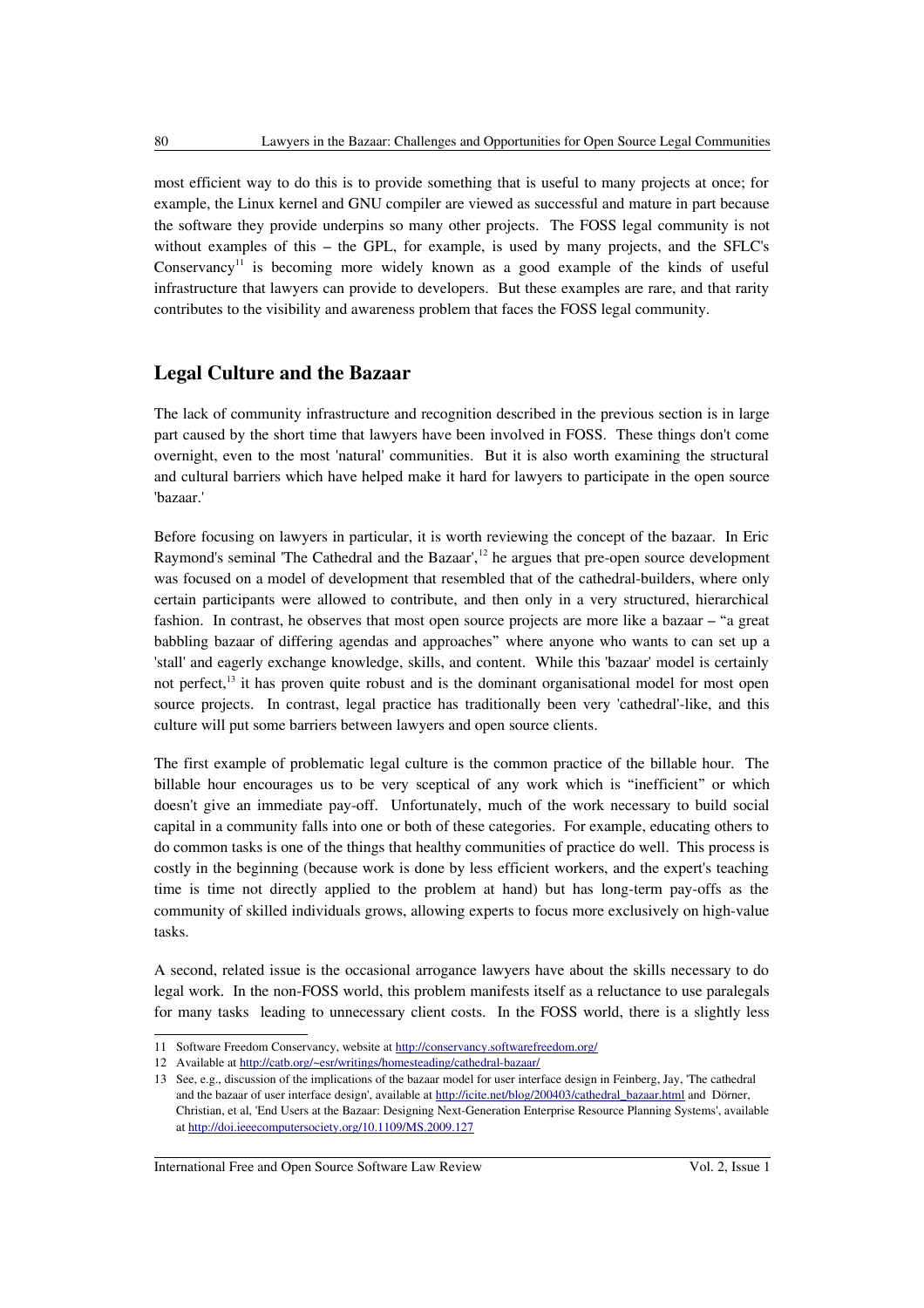direct impact. Healthy communities break down the barriers between 'insiders' and 'outsiders' [14](#page-4-0) so that new bodies, new perspectives, and new enthusiasm regularly refresh the community. Unfortunately the elitism of the legal community can make this hard to do. This is not an easy problem to solve, of course, since much of what lawyers do is in fact extremely complicated, and in many cases requires not only formal training but also extensive practical experience. Despite this problem, the impact of this insider/outsider barrier can be reduced. For example, a healthy legal community could explicitly seek to provide tasks and other entry points that are accessible to non-lawyers. (Most distributions do this to some extent by farming out very basic licensing testing to hackers.) A healthy community could also clearly articulate why some tasks truly do a specific skill set, making new participants less likely to be discouraged when they aren't able to participate. Taking these steps would help broaden the base of participants, giving the community more resources in the future.

The lawyer's habitual allergy to plain English,<sup>[15](#page-4-1)</sup> which is so essential to a functional community that it isn't even mentioned in The Open Source Way, is also a problem. Non-hierarchical communities tend to form around people who communicate in the informal style which is naturally associated with relaxation and fun (in the case of volunteers) or associated with peers relating to each other on a fair basis (in the case of multi-company collaborations). This communication may be highly jargon-filled (when that jargon is central to the mission of the community) but that should not be confused for formality. Formality is typically a signal of distance, hierarchy, and other things that aren't conducive to community formation. The lawyer's natural tendency to be both formal and use a lot of jargon is a dual killer.

On top of all these other problems, the structures of privilege, evidence, and ethics law combine to make lawyers very nervous about discussing anything in public. Young lawyers are often explicitly told that doing things in public has very few upsides and vast numbers of potential downsides. This means that even when all other cultural barriers are reduced or removed, there is a tendency to keep the communities that do exist – and their successes – private and out of the limelight.

All of these cultural factors combine to reduce the visibility of the FOSS legal community, and reduce the community's ability to interact with and support other open source projects. While no magic bullet can cure these problems, awareness of them, particularly when planning open source legal projects, could help reduce their impact and increase the success of the legal community.

# **Digression: Should FOSS Lawyers Seek Recognition?**

This note has presumed that increased visibility and effectiveness would be a good thing for the FOSS legal community. While increasing the social capital and infrastructure of the legal community is unlikely to be controversial, the other part – increasing the broader FOSS

<span id="page-4-0"></span><sup>14</sup> See, e.g., discussion in 'The Open Source Way', [http://www.theopensourceway.org/book/The\\_Open\\_Source\\_Way-](http://www.theopensourceway.org/book/The_Open_Source_Way-Communities_of_Practice-Open_a_dialogue_between_inside_and_outside_perspectives.html)Communities of Practice-Open a dialogue between inside and outside perspectives.html

<span id="page-4-1"></span><sup>15</sup> For the web user's take on the use of plain English, see Levine, Rick, et al, (1999) 'The Cluetrain Manifesto', available at [http://cluetrain.com/.](http://cluetrain.com/) For a specialist's review of the harm done to the legal profession by specialized language, see chapter 4 ('Some Benefits of Drafting in Plain English') of Butt and Castle (2006), 'Modern Legal Drafting: A Guide to Using Clearer Language'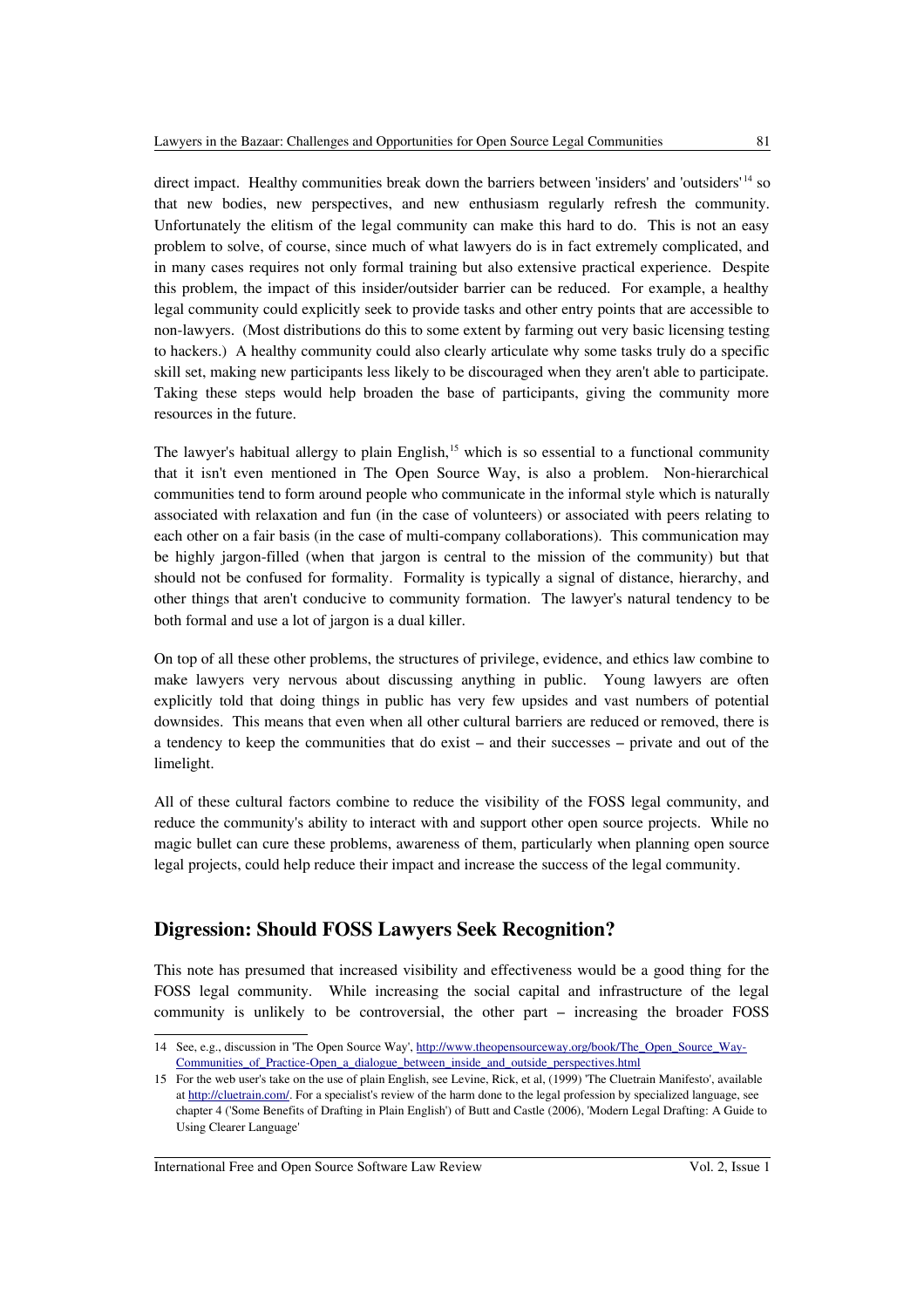community's awareness of the legal community – is clearly not a unanimous goal of the legal community.

Increased legal visibility in the FOSS community could be seen to have two primary downsides. First, increased legal participation could be seen as a source of increased transaction cost between open source participants – more documents to read, more risks highlighted, etc. This is a legitimate concern; after all, lawyers do not have a sterling reputation for reducing transactional friction. This should not be an overriding concern, though. The success of the GPL and Creative Commons suggests that *when lawyers are sensitive to the problems of friction* they can use techniques like standardisation, simplification, and attentiveness to client needs to increase trust and reduce transaction costs.

The second theoretical downside is that increased legal participation could be interpreted by naive consumers as a sign that there is increased legal uncertainty around FOSS. Since increased legal uncertainty is a known strategy of the opponents of open source,  $^{16}$  $^{16}$  $^{16}$  this is a legitimate concern, but not an insurmountable one. For example, the community could reduce this risk by turning the spotlight from work on high-risk issues, like patents, to issues that play to FOSS strengths, like inefficiency-reducing standardized documents.

These potential downsides should be weighed against the many values of publicity. Most notably, knowing that lawyers are working actively on their behalf will help increase hacker community confidence – and hence investment in – their own work. Such confidence is an explicit goal of projects like OIN. Publicity will also help bring more resources 'out of the woodwork' – as any experienced community participant will tell you, other people can't help if they don't know what you're working on.<sup>[17](#page-5-1)</sup> These benefits should outweigh the concerns discussed above.

# **What next?**

In hacking, the shift from a cloistered, do-everything-in-house mentality to one focused on public collaboration and sharing did not happen overnight.<sup>[18](#page-5-2)</sup> Making the same shift will be even slower for lawyers because of the structural and cultural barriers this note has highlighted. These barriers are generally deeply engrained; some may not go away at all and others will go away only slowly. But, keeping those concerns in mind, the rest of this note will suggest some projects that might be reasonably attainable while also increasing the long-term effectiveness of the FOSS legal community by broadening and deepening the community's social capital.

<span id="page-5-0"></span><sup>16</sup> See, e.g., Parloff, Roger, 'Microsoft takes on the free world', Fortune Magazine, May, 14, 2007, available at [http://money.cnn.com/magazines/fortune/fortune\\_archive/2007/05/28/100033867/index.htm/](http://money.cnn.com/magazines/fortune/fortune_archive/2007/05/28/100033867/index.htm/)

<span id="page-5-1"></span><sup>17</sup> In a recent example of this, one major open source company recently announced a project to collaboratively build a specific type of legal document which could be reused across many projects, reducing transaction costs for everyone who used it. This announcement immediately won commitments from a substantial number of legal community members to work on the document. Less than two weeks later, another major open source company announced that they had been privately working on a nearly identical document for a year. Had the second company announced their work earlier, the document would likely have drawn resources from outside the company (making the process more efficient for them) and made the resulting document more useful for a broader range of projects (making the outcome more useful for the open source community as a whole.)

<span id="page-5-2"></span><sup>18</sup> For a pre-open source discussion of this phenomenon in Boston and San Francisco, see Saxenian, Anna-Lee (1996) 'Regional Advantage: Culture and Competition in Silicon Valley and Route 128', Harvard University Press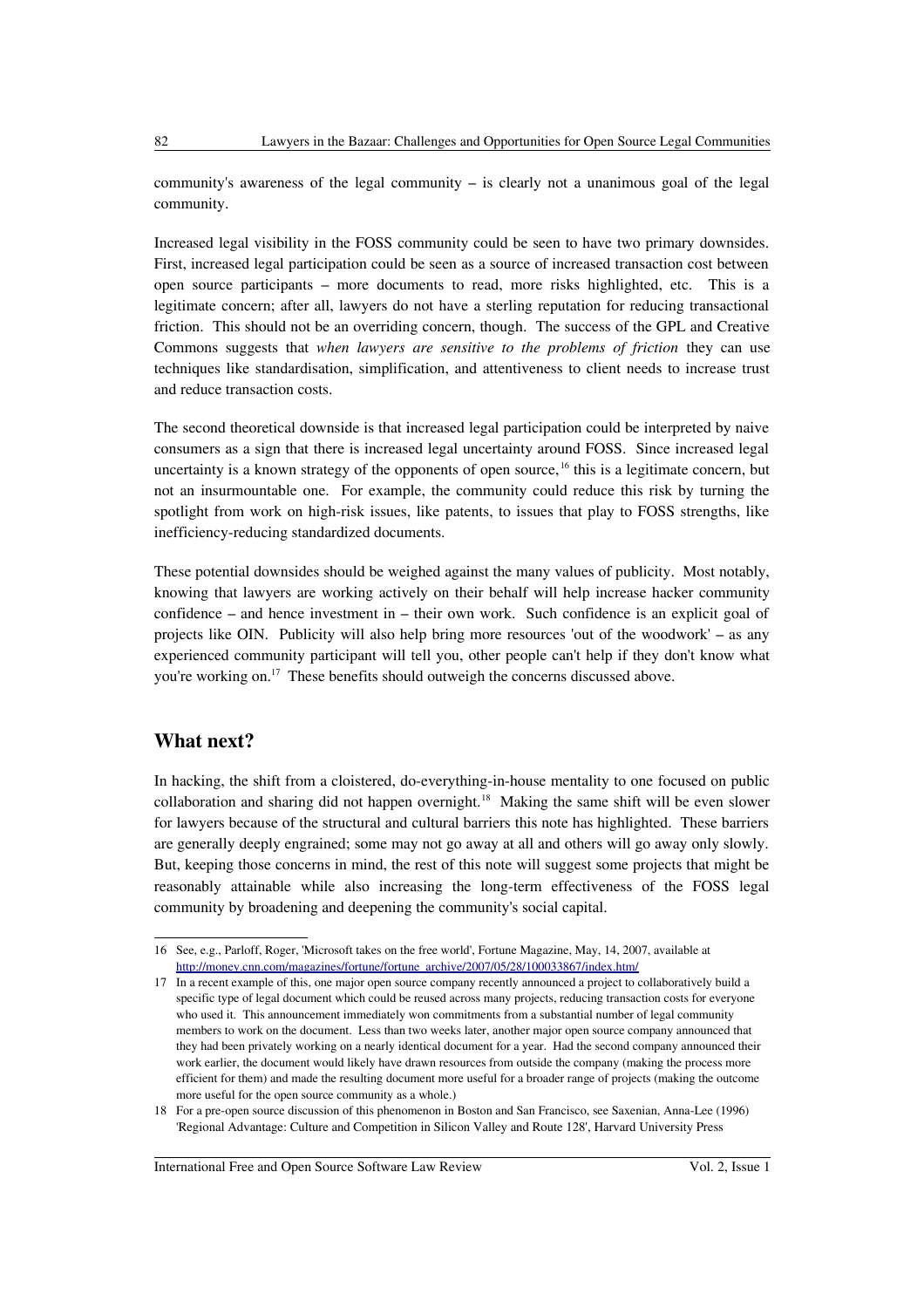The first category of projects would be those that lower the barriers to community formation and participation by lawyers. This category of project is perhaps the one where the most work is already going on, led by various groups who are bringing lawyers together at conferences to educate them and build social ties. But the community could go further. One potential project is in the area of privilege law. As already noted, many lawyers believe that privilege law makes it difficult to give legal advice to an entire FOSS community. No formal guidance (that the author is aware of) lays out how and to what extent lawyers are legally and ethically permitted to give public advice to ill-defined communities; instead, lawyers fall back to their own conservative instincts in this area. If a group of lawyers sought and publicized formal ethical guidance in this area, more lawyers would be enabled to do more work with pre-existing communities.

Another category of projects that could be considered are educational or 'security blanket' projects that seek to protect and calm the broader developer community by educating the community about intellectual property law, combating disinformation, and educating the community about the legal community's protective strategies. For example, at a recent meeting of FOSS lawyers, there was discussion about patent strategy – not merely planning for the next attack, but also about educating and informing the broader community about the plan. Such a proactive, two-pronged approach which explicitly combines action with broad education about the action would help get the legal community itself in the habit of working collaboratively on such projects as well as making the community aware that good work was being done on their behalf. This would make members more competent in self-assessment, less fearful, and more motivated to do their own work.

Collaborative projects that produce reusable legal documents are a third category of work that could help build legal community social capital as well as directly benefiting the developer community. Interestingly, this community has produced some of the most widely used legal documents on earth (in the form of the various public copyright licenses) but has largely failed to produce similar standard documents dealing with common issues like basic legal and intellectual property education, trademark licenses, privacy policies, and copyright assignments. Collaborative attempts to write such documents would not only help reduce friction for the community of FOSS practitioners, it would again build the legal community's experience, enabling it to more effectively deal with future challenges.

Finally, lawyers should look to identify legal work that can engage non-lawyers, both because of the pragmatic short-term effects of engaging a large community with a lot of resources, and because of the long-term effects of building a more impactful community. One example of this might be engaging with the engineers who work at distributions to do a more effective job of checking license compatibility in the projects that they package for the distributions. Doing this would leverage pre-existing engineering resources to improve the quality of licensing information available to the entire community. In the same vein, OIN has a project which attempts to collect ideas from hackers and turn them into records of defensive prior  $art<sup>19</sup>$  $art<sup>19</sup>$  $art<sup>19</sup>$  available to patent examiners. This is an excellent example of the kind of work that can be done by helping nonlawyers create information. One could easily imagine extending or duplicating this model for a variety of legal projects which need engineering input, such as attempts to explain linking to lawyers.

<span id="page-6-0"></span><sup>19</sup> Linux Defenders project, website at<http://linuxdefenders.org/>

International Free and Open Source Software Law Review Vol. 2, Issue 1